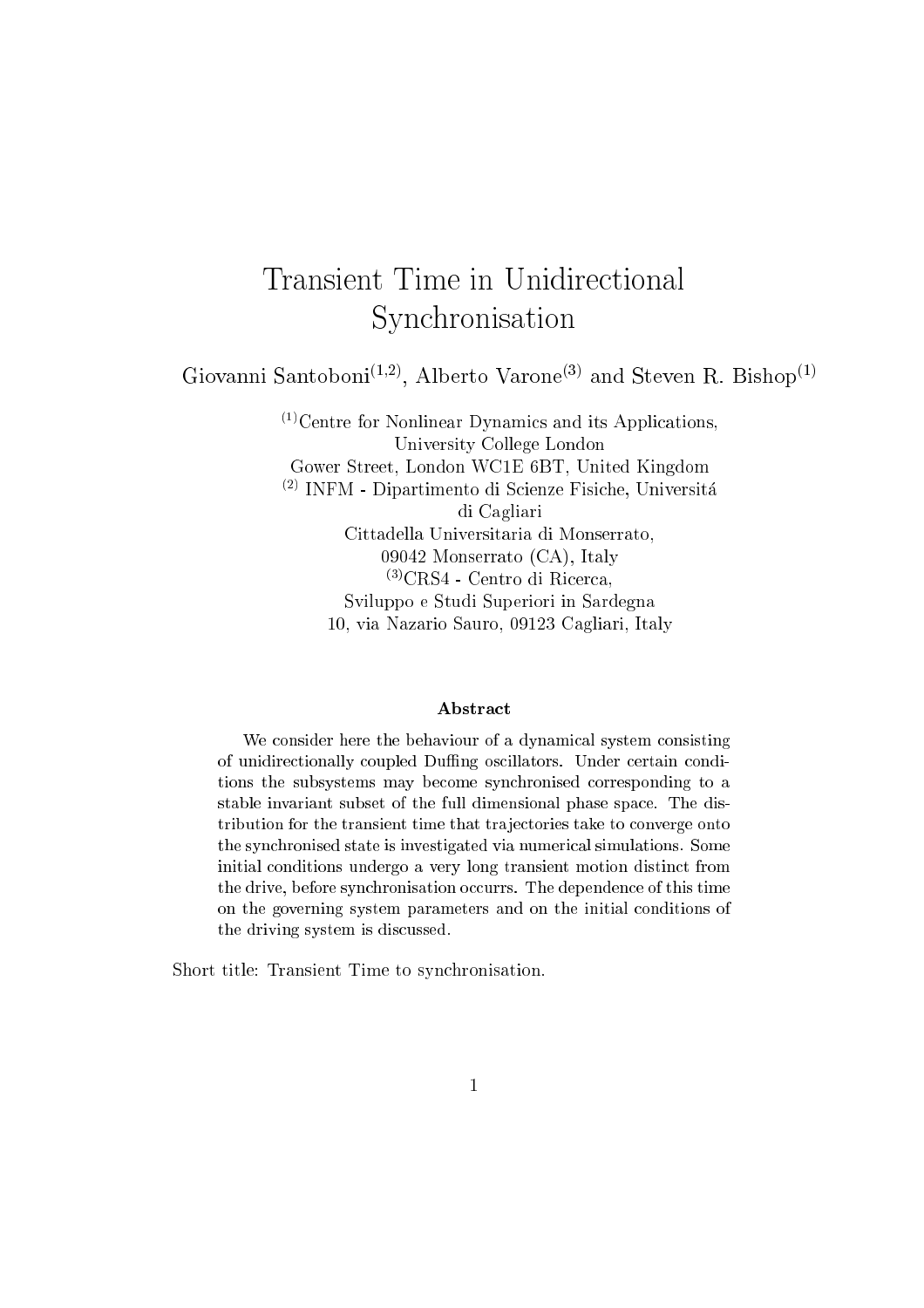#### 1 Introduction

When considering a system of nonlinear equations, the dynamics may show convergence towards a stable invariant subset if the Lyapunov spectrum transverse to that subset is negative [Pecora & Carroll 1990, Heagy et al. 1994b]. The spatial evolution and transient phenomena before a tra jectory may settle onto the subset is largely unknown, especially since complex phenomena such as intermittency [Heagy et al. 1994a, Ott & Sommerer 1994] and riddled basins [Alexander et al. 1992, Sommerer & Ott 1993] may occur. In this paper we report some detailed simulations which focus on the convergence of the dynamics onto the invariant subset, looking at possible relationships between exponents of scaling laws and the relative change of parameters and/or initial conditions.

To illustrate some observed characteristics we investigate a system consisting of two separate Duffing oscillators with identical parameters which are coupled through a unidirectional linear relationship. Our interest is focused on the behaviour of the system when it is in a chaotic state with values of the coupling parameter which lead to synchronisation of the two oscillators and, in particular, in the time of transient decay onto the synchronised state. We shall discuss a simple problem: if we have a system with a stable synchronised state, how long does a tra jectory take to converge onto it? Different initial conditions may converge at different rates, thus it may be important to assess not only the rate of convergence but also any spatial variation. It is also important to examine how these two aspects alter as we vary system parameters. A particular system but viewed at different parameters, or alternative systems, may also have different degrees of stability for the invariant subset, influencing the convergence of the trajectory towards the synchronised state. Two different notions of stability have been recently pointed out for such invariant subsets, called states of asymptotic stability and monotonic stability [Kapitaniak & Thylwe 1996]. Asymptotic stability is a condition achieved when the chaotic attractor in the invariant subset is Lyapunov stable and its basin of attraction (for the transverse stability) contains a neighbourhood of the attractor, while in terms of the transverse Lyapunov spectrum, asymptotic stability is a state for which the supremum of all transverse exponents, computed for all different ergodic probability measures supported in the attractor, is negative [Ashwin et al. 1996]. On the other hand, monotonic stability is given in terms of the scaling of the distance (not necessarly the Euclidean one) between the tra jectories of the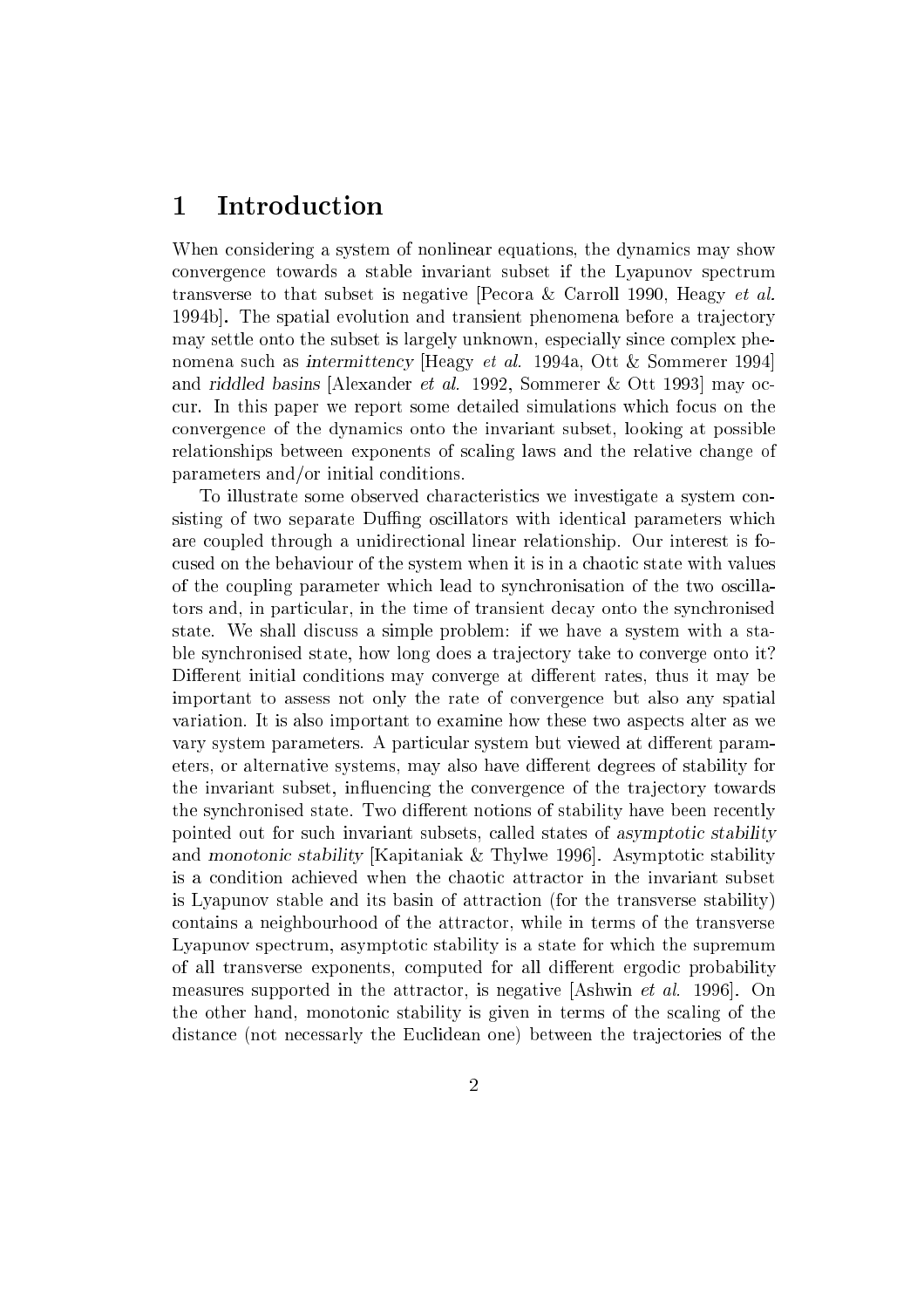subsystems, i.e. the stability of the chaotic attractor in the invariant subset is monotonic if the distance goes to zero monotonically decreasing in time [Kapitaniak & Thylwe 1996].

Our study will discuss if there is a particular distribution of the transient time to synchronisation when the degree of stability varies *(i.e.* as we change a coupling parameter, the maximum transverse Lyapunov exponent may become smaller in magnitude, weakening the stability) and, for fixed parameters, in the space of initial conditions of the driving system. In Gupte & Amritkar [1993] the authors stated that "The length of the transient after which the system settles down onto the desired orbit depends on the value of the largest SLE (Sub-Lyapunov Exponent, sic.) of the response system", pointing out that, as in the case of much simpler attracting solutions, the speed of convergence towards a stable invariant subset depends on the contraction rate in the direction transverse to the subset.

## 2 Coupled Duffing Equations

A single driven Duffing oscillator,

$$
\ddot{x} + \mu \dot{x} - x + x^3 = A \cos(\omega t) \tag{1}
$$

is a second-order non autonomous differential equation that describes the motion of a unit mass particle in a double-well potential, sub ject to viscous damping and forced by a cosinusoidal term [Thompson & Stewart 1986]. For the purposes of this paper, the parameters are fixed at  $\mu = 0.1, \omega =$ 0.3, and  $A = 3.0$  producing a cross-well chaotic response, which is the only stable attractor. Two identical oscillators are then coupled together, with a unidirectional coupling type to yield:

$$
\begin{cases}\n\ddot{x} + \mu \dot{x} - x + x^3 = A \cos(\omega t) \\
\ddot{y} + \mu \dot{y} - y + y^3 + K(y - x) = A \cos(\omega t).\n\end{cases}
$$
\n(2)

The Eqs. (2) represent an extended system in which, in addition to the forcing term  $A\cos(\omega t)$ , the x system can be thought of as a driving for the slave or response y system through the coupling term, where  $K$  is a real non-negative parameter. This type of coupling produces an extended 5-dimensional system for which the invariant set  $x(t) = y(t)$  exists, *i.e.* a synchronised motion.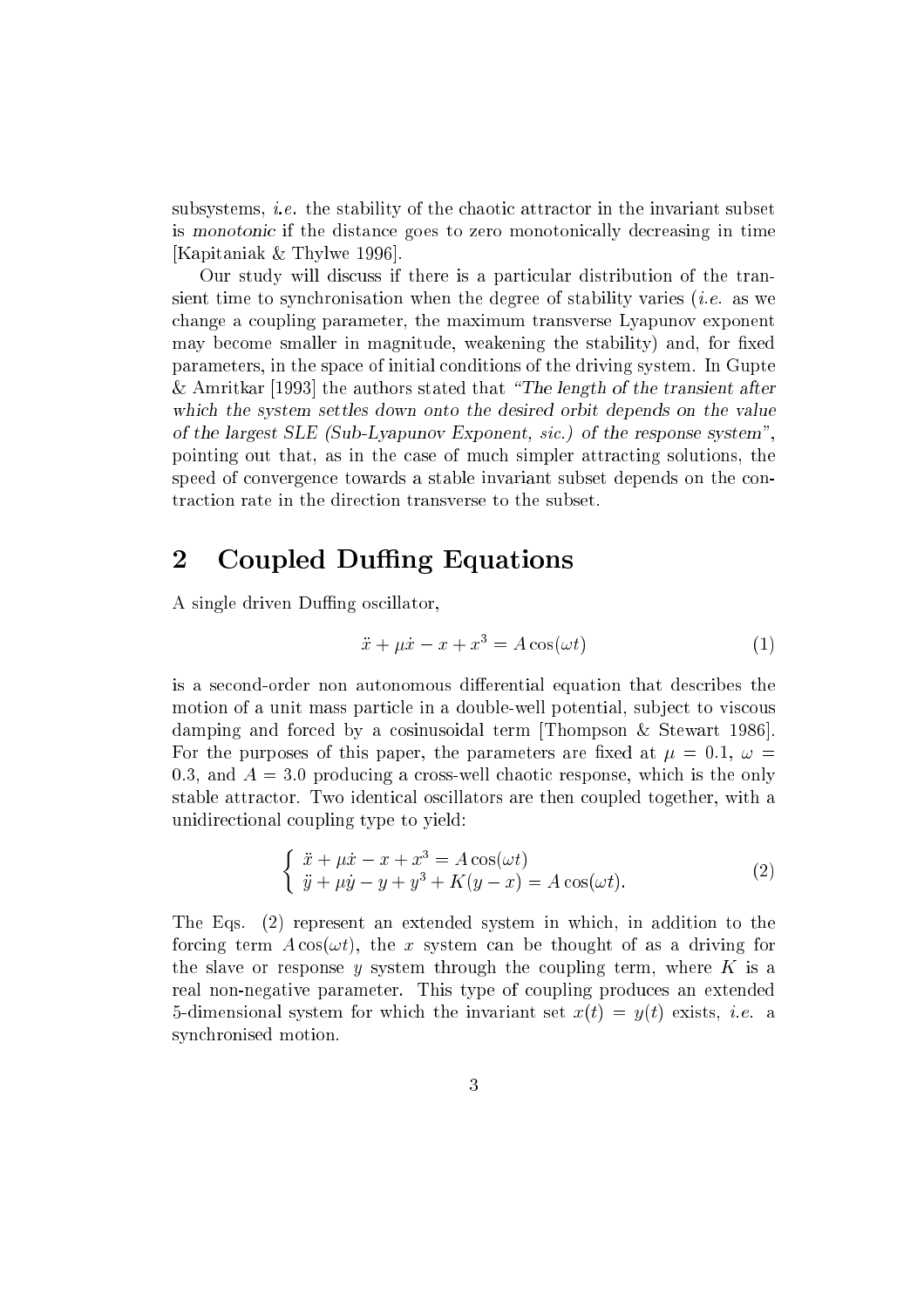To illustrate the synchronisation property (for the moment regardless of the time to convergence) we consider the parameters for both systems to be identical as previously defined. Thus, without loss of generality, if we select initial conditions for the driving system  $(x)$  to be  $(x_0, x_0) = (1.1, -0.5)$  the variable  $x$  will undergo a chaotic motion. The initial conditions for the slave system (y) are set at  $(y_0, y_0) = (1.0, -0.9)$ , and using a usual Runge-Kutta distance  $d = \sqrt{(x - y)^2 + (x - y)^2}$  between the two trajectories is monitored. for various choices of the coupling parameter  $K$ , as shown in Figure 1. In this plot the system is set to run for approximately 70 cycles of the periodic forcing to allow for the decay of transients. Over the next 10 cycles an average of the mean value between successive maxima and minima of the function  $d(t)$  is evaluated. For  $K = 0$  the two systems are independent and they show an average distance  $\bar{d} \simeq 1.5$  (approximatively half of the size of the attractor); increasing the value of the coupling parameter we see from the average distance that the transition to the synchronised state occurs at  $K_{thr} \simeq 2.0$  for this numerical experiment, whereafter the two subsystems display the same output. For values of K greater than  $K_{thr}$  the synchronised state is stable. This scenario is specically for the initial conditions given but different initial conditions would qualitatively produce the same response.

Defining a precise threshold value (*i.e.* for all initial conditions) of the coupling parameter for the convergence of the dynamics onto an invariant subspace involves two intrinsic problems:

- 1. For low values of K the invariant set is strongly unstable and for high values is strongly stable, while for values of the coupling constant close to the threshold, weak stability/instability causes the basin of attraction for the convergence onto the subset to have a very complicated structure, sometimes riddled, even in regions very close to the invariant set. So distinct pairs of initial conditions  $(x_0, x_0)$ ,  $(y_0, y_0)$  may lead to slightly different values for  $K_{thr}$ .
- 2. Simulations for locating the synchronisation threshold, or for computing characteristic exponents, are produced by running the integration over a finite time, supposed to be large enough to avoid problems of transient time. The length of the transient time may depend on the coupling parameter and on the initial conditions, and as yet no distribution is known for this latter.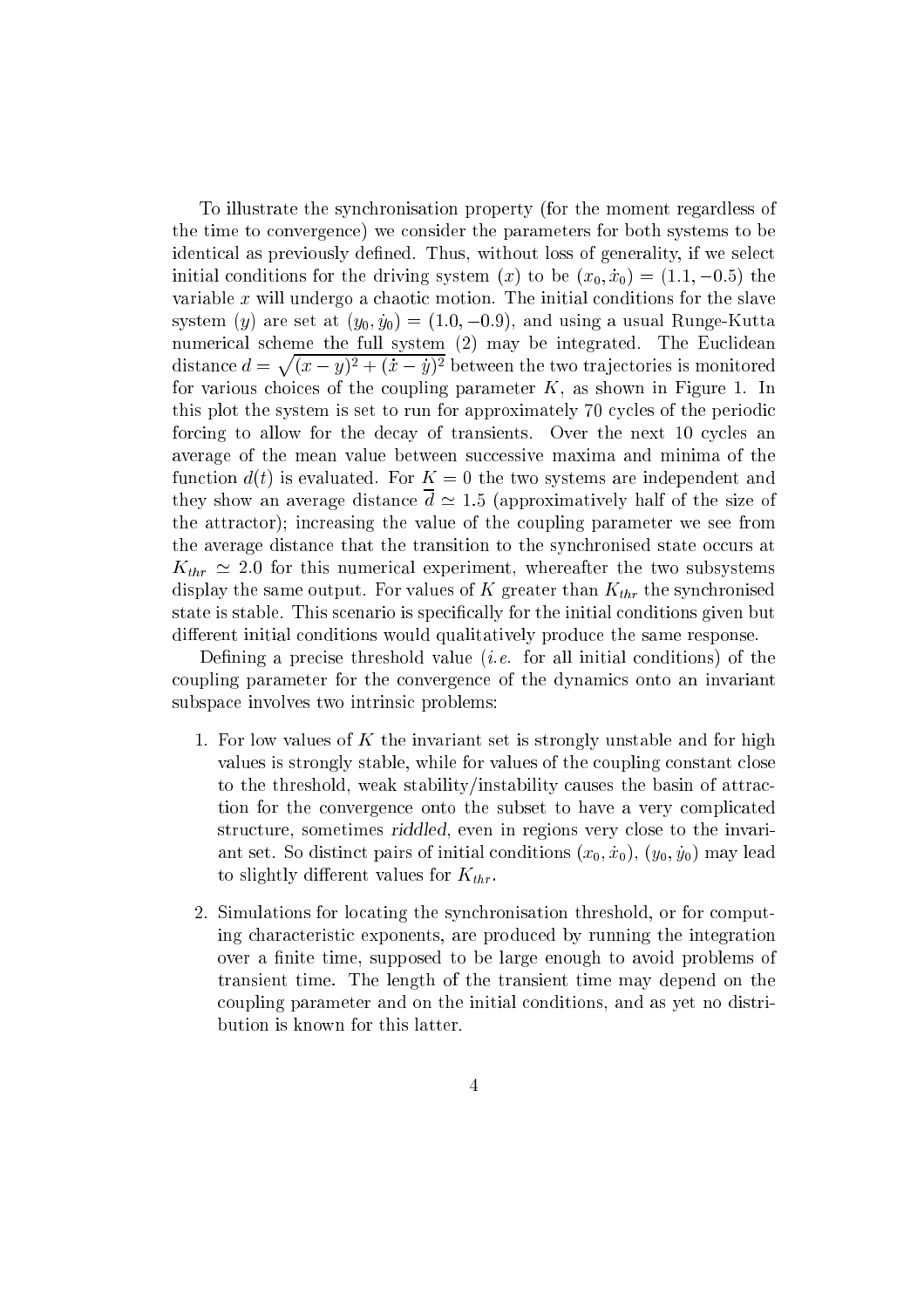Returning to the question of the time to synchronisation, in relation to the second problem above, we plot, in Figure 2, two typical curves representing the full evolution of  $d(t)$  (in linear-log scale), for two values of K above the synchronisation threshold, now without ignoring the first 70 cycles. The time, here expressed in cycles of the periodic forcing  $(2\pi/\omega)$ , has been left running until  $d(t) = 0$  exactly up to the precision of the computer. The two curves are computed for identical initial conditions (given in the caption) but  $K = 2.7$  and  $K = 2.05$ , so that the invariant subset has two different degrees of stability, and we note that the observed decay is qualitatively different. The evolution of  $d(t)$  when  $K = 2.7$  can be notionally split into three different parts. The first evolution  $(\tau_o)$ , until approximatively 50 cycles of the periodic forcing, shows no appreciable change in the order of magnitude of the distance measure  $d(t)$  (about unity), and in fact it is related to the chaotic wandering that the response system is performing about the attractor of the driving system, so that an approximate horizontal line can be seen. After this, in the time interval  $\tau_d$ , the trajectory starts to decay towards the synchronised state, and in logaritmic scale its decay is almost linear, demonstrating an exponential dependence of the form  $d(t) \propto \exp(\lambda t)$ , with a rate of contraction  $\lambda < 0$ . After approximatively 80 cycles  $d(t)$  reaches the level of roundoff error, where a pseudo-random oscillatory phenomenon takes place for values of  $d(t)$  around  $10^{-15}$ . We refer to the first non-decaying part of the transients  $\tau_o$  as the orbiting transient, while the second part  $\tau_d$ the decaying transient. When  $K = 2.05$  the degree of stability is weaker than in the previous case (this statement can be quantified by the largest transverse Lyapunov exponent), and this condition is reflected in the decay of  $d(t)$ , for which a division of the trajectory into qualitatively different decaying parts is no longer possible. We consider the system in the first case  $(K = 2.7)$  to be in a state of monotonic stability, while for the second case  $(K = 2.05)$  the system shows asymptotic stability. The condition of monotonic stability, as reported in Kapitaniak & Thylwe [1996], is that  $d(t)$  must be a monotonically decreasing function of time; a very strict condition that we are actually taking, in a more liberal sense, to include the orbiting transient and the overall oscillatory motion even during the decaying part of the transient. It seems reasonable that for the monotonic stability the decaying part of the transient is an exponential function of time, with the maximum transverse Lyapunov exponent as coefficient of the exponential. We show in the following that a linear fit of the decaying transient in logaritmic scale is very close to the maximum transverse exponent. What is actually less clear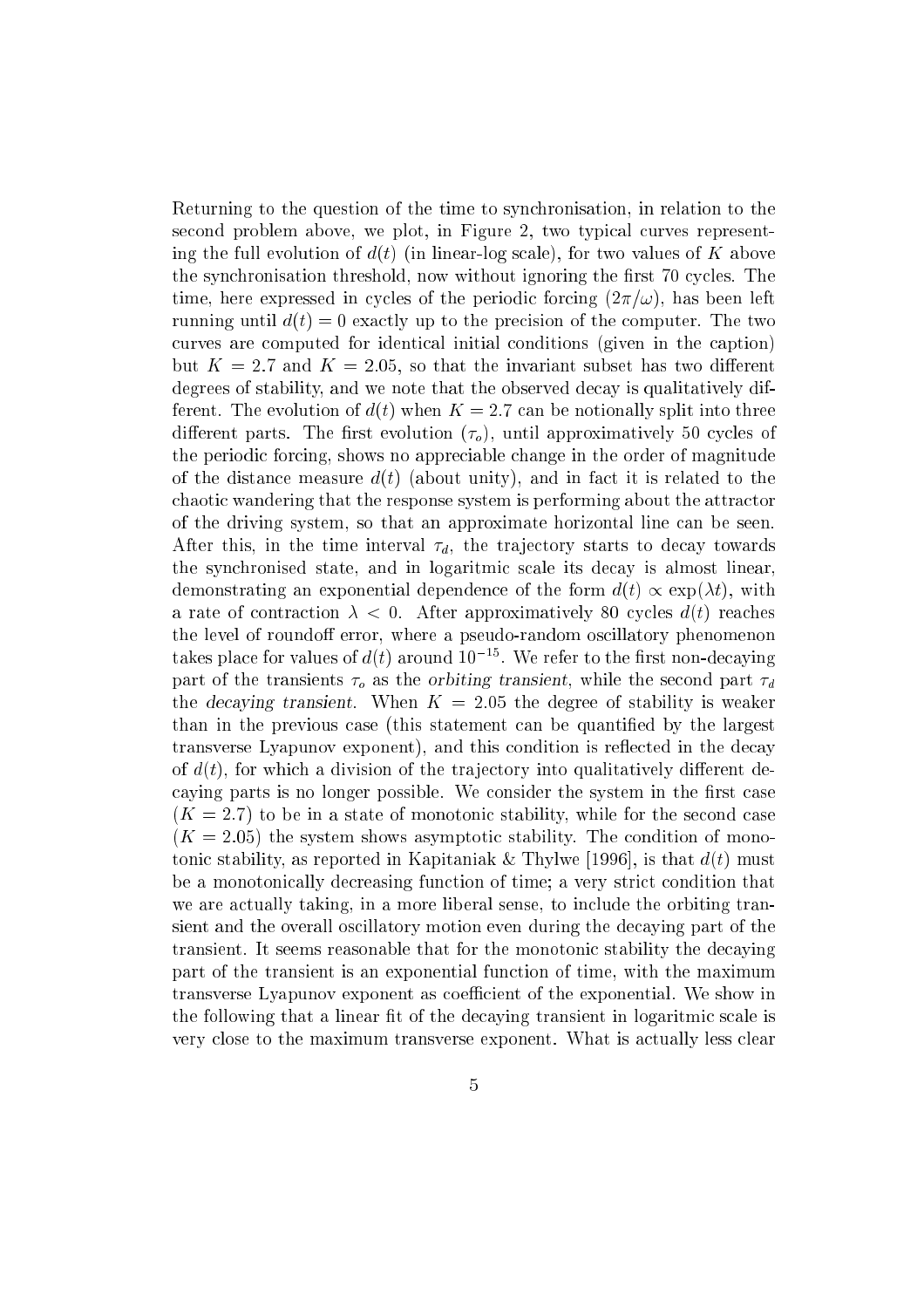is if there is any distribution for the orbiting transient. Another intuitive comment is that when the motion in the invariant subset posesses a weaker stability, transients will produce longer relaxation times, so we might expect longer orbiting transients on average, a condition that is already fulfilled by the decaying part of the transient.

The orbiting transient is dependent on the intial conditions chosen. In Figure 3 we show curves representing the evolution of  $d(t)$ , again on linearlog scale, with  $K = 2.7$  fixed, for three different initial conditions. More precisely,  $(y_0, \dot{y}_0) = (1.1, -0.5)$  and  $\dot{x}_0 = -1.1$  are kept fixed, and we use three different starting points  $x_0$ , as given in the figure below each end point of the three curves. The slope of the linearly decaying part or the decaying transient for each of the three curves is almost the same, corresponding to the intuitive conjecture that the convergence is governed by the strength of dissipation transverse to the attractor. However, the three tra jectories shown converge in very different times; almost a delay of approximatively 50 cycles of the forcing for  $x_0 = 3.1$  when compared to the trajectory starting at  $x_0 = 1.1$ . If we look closer at the trajectory of the response system in the phase space, we see that this is not just simply orbiting about the attractor of the driving, but rather it is performing a different orbit, larger in size that the orbit of the driving system. A transient tra jectory of the response system  $(y, y)$  before synchronisation is achieved is shown in Figure 5. This tyoe of tra jectory (either steady state or transient) has not been seen in the single Duffing oscillator. We conjecture that this orbiting transient is following a path close to either of an unstable orbit of the extended 5-dimensional system, or perhaps the path of a solution (stable or unstable) that no longer exists, but which can be found in some nearby region of parameter space.

#### 3 Transient Distribution

We have seen in Figure 2 that not all transients behave the same but, for all cases in which we have been able to divide the trajectory into different parts (e.g. the curve for  $K = 2.7$  in Figure 2, and all curves in Figure 3). we can linearly fit the decaying part  $(\tau_d)$  in linear-log scale. The comparison between the slope of this fit and the maximum transverse Lyapunov exponent (denoted TLE) is given in Figure 4 for values of  $K$  between 2.3 and 3.0 in steps of 0.1. For  $K < 2.3$  a trajectory may still undergo orbiting and decaying transient behaviour, as described in the previous section, but the evaluation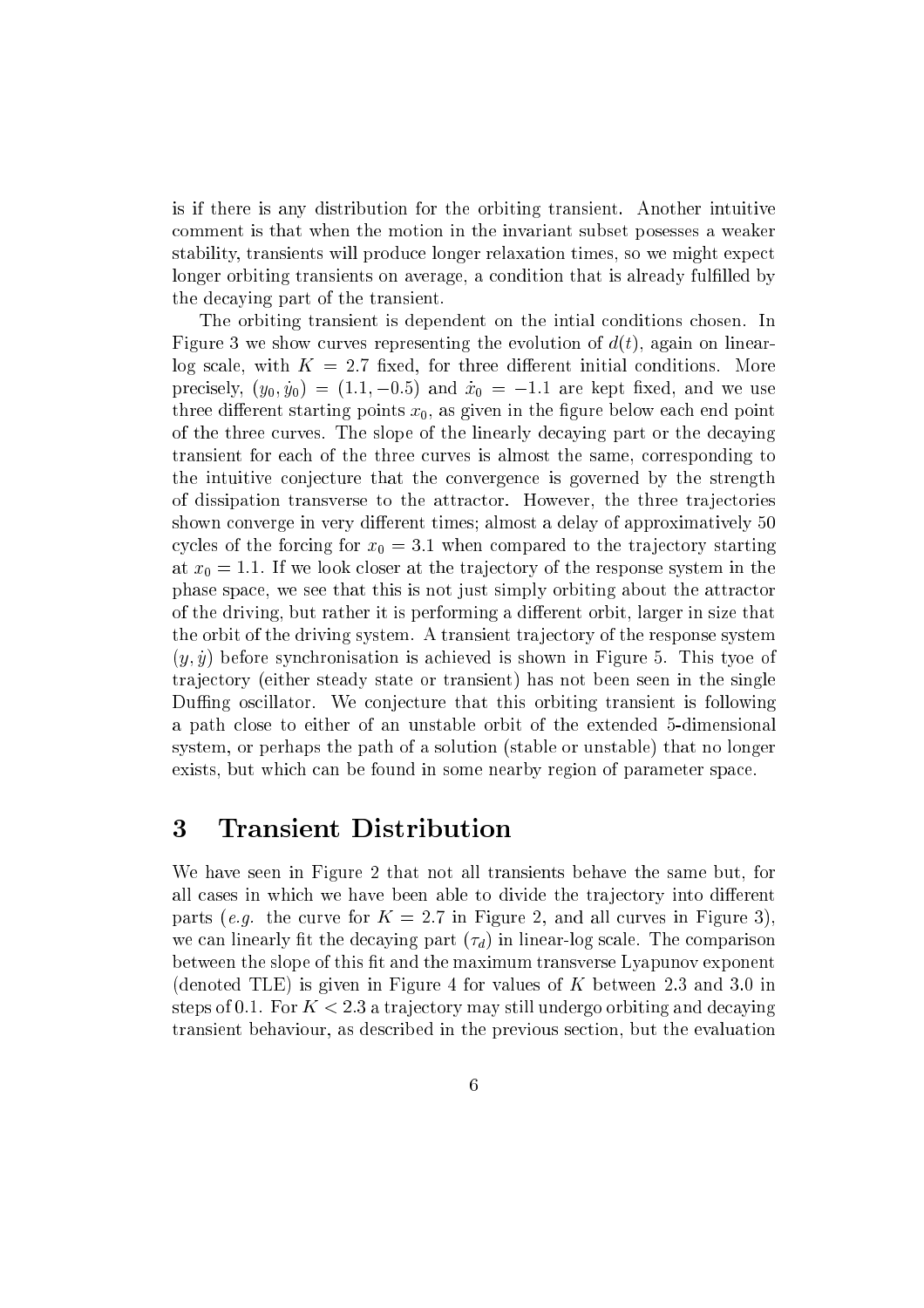of a suitable linear fit becomes much less accurate. Moreover, progressively lowering the coupling parameter, as we approach  $K_{thr}$  from above, we expect to find decaying trajectories which resemble the curve for  $K = 2.05$  in Figure 2. The maximum transverse Lyapunov exponent  $\lambda_{\perp}$  has been computed as rate of contraction of perturbations transverse to the synchronised state, *i.e.* as the Lyapunov exponent of the difference system  $(x - y, \dot{x} - \dot{y})$  [Ashwin *et* al. 1996. The values reported for the fit  $\lambda$ , and for the maximum transverse Lyapunov exponent  $\lambda_1$  have been obtained as an average of 20 different initial conditions for each value of  $K$ . All the values obtained for the fit were very close to the average, with a standard deviation of the order of 10  $\,$  for almost all values of K. The estimate for  $K = 2.3$  showed a less precise fit, with standard deviation  $\partial \times 10^{-4}$ .

Our aim is to determine whether, once all parameters are fixed, there is any particular spatial or time distribution for the transient time given a representative set of initial conditions in the phase space. Again using the fixed parameters given in Eqs.  $(2)$ , and fixed K, we set the initial conditions for the response system to be  $(y_0, \dot{y}_0) = (1.1, -0.5)$  and we vary  $(x_0, \dot{x}_0)$  denoting  $x_0 = y_0 + \xi_0$  and  $\dot{x}_0 = \dot{y}_0 + \eta_0$ . We follow here the natural choice of varying the initial conditions of the driving system. Setting a grid of  $(\xi_0, \eta_0)$  values, for each  $(\xi_0, \eta_0)$  chosen, we run time forward until the Euclidean distance  $d(t)$  reaches a cutoff value of  $10^{-6}$ . For K fixed the slope of the decaying transient, in linear-log scale, is almost the same for all initial conditions, so a fixed cutoff will give us a faithful representation of the orbiting transient times  $\tau_o$ .

The results of the computations carried out for the case  $K = 3.0$  are given in Figure 5. On the upper left diagram we show a histogram describing how all initial conditions in the grid distribute themselves with respect to their orbiting time  $\tau_o$ . This "density" plot shows a peak at about  $\tau_o \simeq 8$ , and we can ideally divide the distribution into three parts; as a distribution before the peak (these are the points whose synchronisation is the fastest), then the peak, that contains almost all the "mass" of the distribution, and then finally the tail, formed by all points achieving synchronisation in the longest time possible (at least, within the grid we set). For  $K = 3.0$ , initial conditions which achieve synchronisation slowest take about 40 cycles of the periodic forcing. The picture in the top right of Figure 5 shows a spatial organization of the initial conditions whose synchronisation is in the pre-peak region, arbitrarly taken at  $\tau_o < 6$  cycles of the forcing. The initial conditions are taken in the range  $[\xi_0, \eta_0] = [-6, 6] \times [-8, 8]$ . The first thing we can notice is that the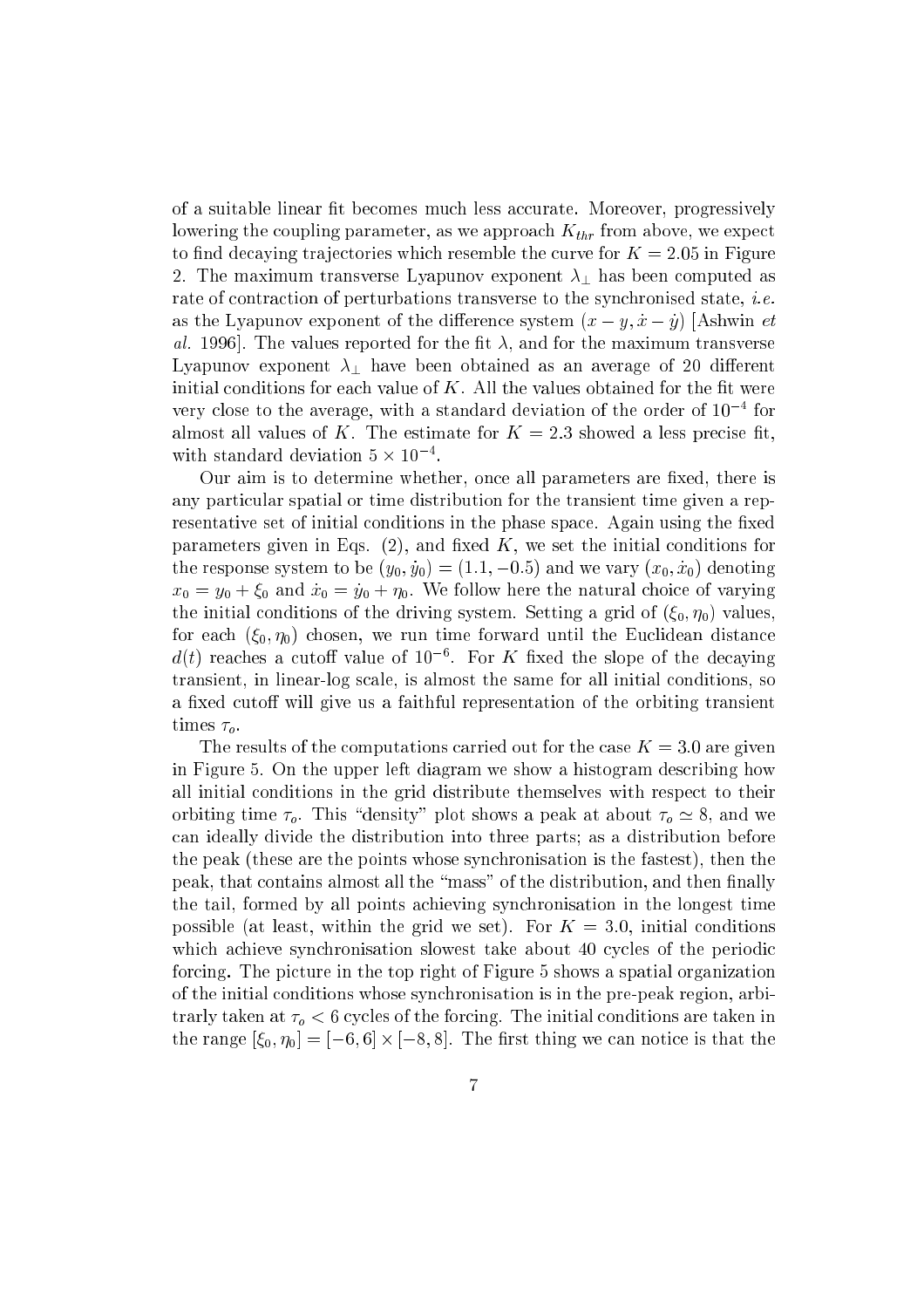distribution of points shows some organized shape, indicating the existence of privileged zones of the phase space in which the convergence towards the invariant subset is the fastest, taking into account also the arbitrarity of the section cut. To check the robustness of the distribution in the presence of noise, we have repeated the same procedure as above but introducing noise in both the drive and response systems. The amplitude of the noise has been increased up to 105 , without any considerable change in the shape of the pre-peak section, and in some enlargments of it.

The two lower pictures represent the dynamics of the drive (left) and response (right) systems in the phase space for a trajectory which displays very delayed synchronisation. The two pictures are shown to the same scale, to illustrate the difference of the pre-synchronised transient. The left picture shows a trajectory of the cross-well motion typical of the Duffing oscillator, for initial conditions of the driving  $(x_0, \dot{x}_0) = (1.6, -1.1)$ . The first 50 cycles of the response system are shown in the lower right part of Figure 5, for initial conditions  $(y_0, \dot{y}_0) = (1.1, -0.5)$ . This picture is produced using the same initial points as the third time history in Figure 3, where a  $\tau<sub>o</sub>$  of approximatively 80 cycles of the forcing are displayed. In this case the value of  $K$ is different, but still the numerical integration produced a time history with very long orbiting transient. For  $t < \tau_o$  the orbit displays the spatial evolution of the orbiting transient before convergence to synchronisation state, after which the tra jectory rapidly settles onto the attractor displayed in the lower left picture. The orbit of the response is not a simple chaotic wandering about the attractor of the driving, but instead it performs a different orbit. before suddenly converging onto the driving.

As far as we can deduce, this orbiting transient is not following a stable orbit of the single Duffing equation. The fact that noise does not strongly in
uence the overall behaviour seems to indicate that neither it is following an unstable orbit of the full 5-dimensional system. This leaves the possibility that an orbit exists in nearby parameter space onto which the transient orbit becomes trapped for a lenght of time before synchronisation occurrs.

#### **Conclusions**  $\overline{\mathbf{4}}$

In this paper we have considered the time to synchronisation of two unidirectionally coupled chaotic systems, using the driven Duffing oscillator as a demonstrative tool. Specifically, the effect of changes in the coupling param-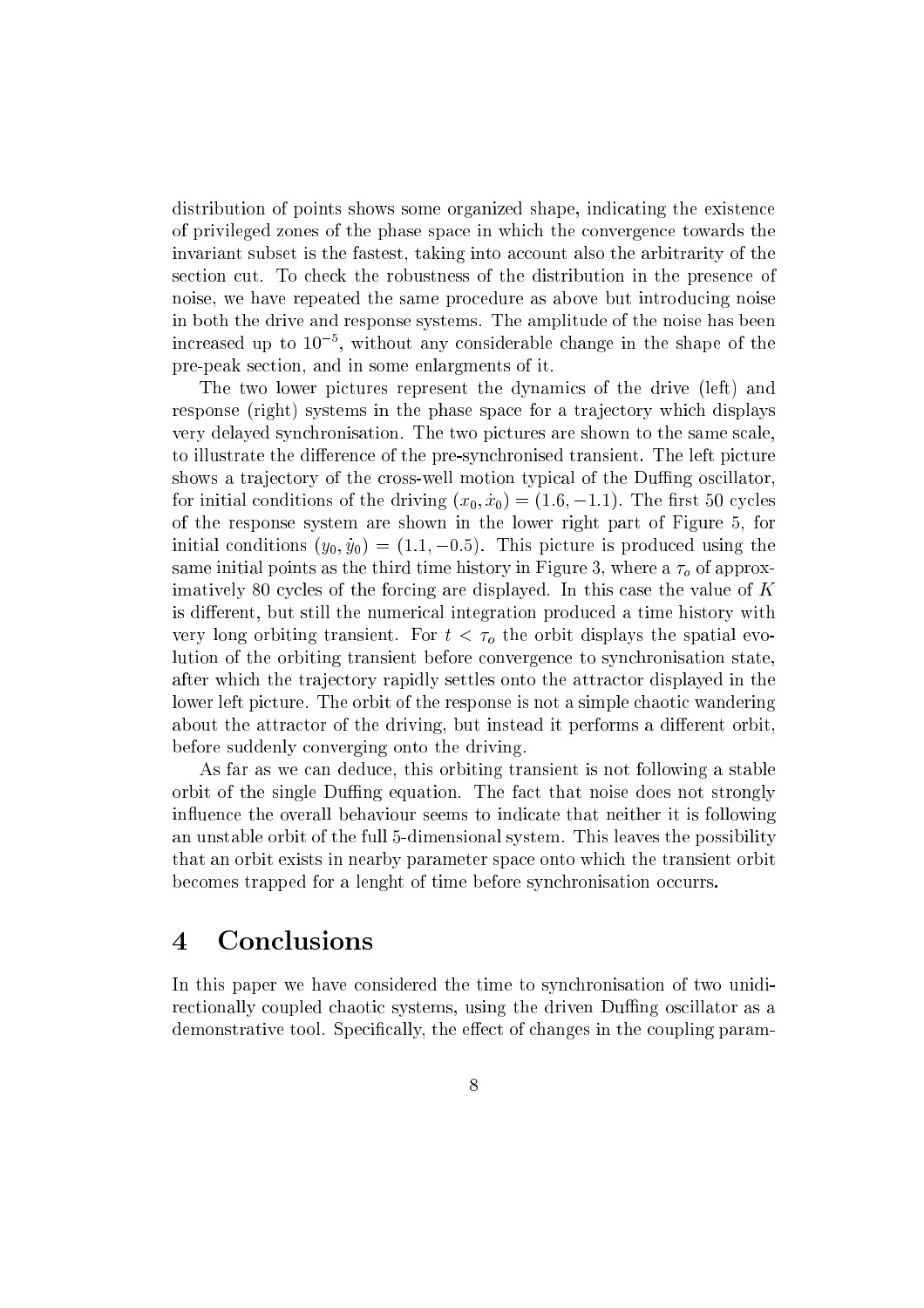eter and initial conditions have been investigated. For this particular system for values of the coupling parameter greater than the threshold for stability of the invariant set corresponding to synchronised motion, tra jectories undergo a transient motion which can be split in two parts. Once close to the invariant manifold, trajectories decay at a rate governed by the TLE. However, prior to this decay, a transient may "orbit" the invariant manifold for an almost indeterminate time. It is conjectured that an orbit may exist in the nearby parameter space of the full 5D system which is not a solution of the 3D driving system, giving rise to transients which follow this orbit before decaying onto the steady state attractor, so the convergence onto the synchronised state would not only be governed by the dynamics within the invariant subset, but also depends upon the global dynamics of the full phase space.

Here we have investigated the spatial distribution in the initial condition space of trajectories which converge to the synchronised state in specific times. Further work needs to be carried out to identify the full underlying dynamic which determinate global behaviour.

### Acknowledgements

The authors wish to thank R. Murray, R. Carretero-Gonzalez and G.H.M. van der Heijden for many invaluable comments and for a critical reading of the manuscript. In particular, G.S. wishes to thank the Settore Relazioni Estere dell'Universitá di Cagliari for financial support, and F. Meloni for the many enjoyable discussions.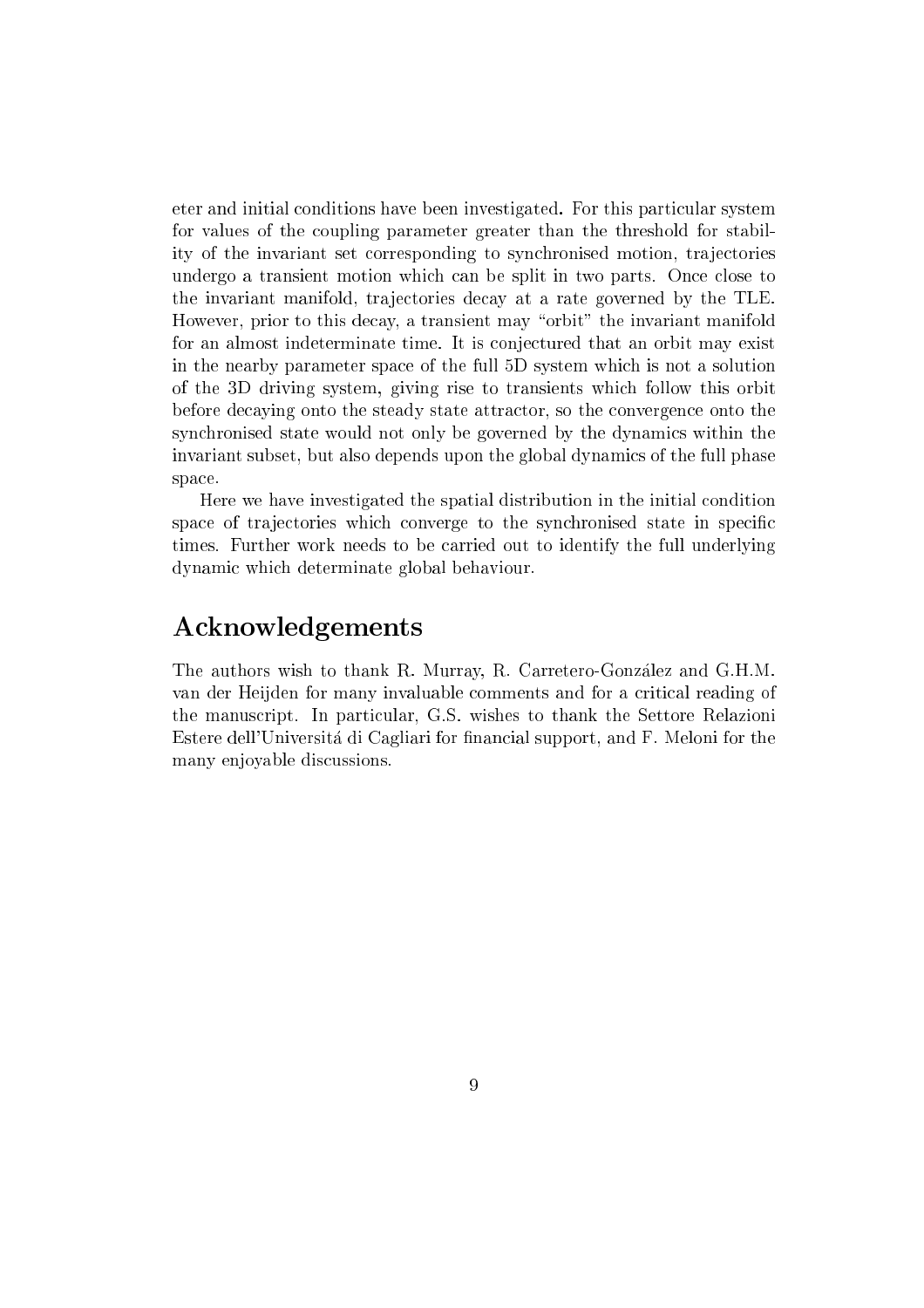### References

- Ashwin, P., Buescu, J., and Stewart. I., [1996] \From attractor to chaotic saddle: a tale of transverse instability," Nonlinearity 9, 703-737.
- Alexander, J.C., Yorke, J.A., You, Z., and Kan, I., [1992] "Riddled Basins," Int. J. Bif. Chaos 2, 795-813.
- Gupte, N. & Amritkar, R.E. [1993] "Synchronization of chaotic orbits: the influence of unstable periodic orbits," Phys. Rev. E 48, 1620-1623.
- Heagy, J.F., Platt, N. and Hammel, S.M. [1994a] "Characterization of on-off intermittency," Phys. Rev. E 49, 1140-1150.
- Heagy, J.F., Carroll, T.L. and Pecora, L.M. [1994b] "Synchronous chaos in coupled oscillator system," Phys. Rev. E 50, 1874-1885.
- Kapitaniak, T. & Thylwe, K.-E. [1996] "Monotonic stability," Chaos, Solitons & Fractals 7, 1411-1415.
- Ott, E. & Sommerer, J.C. [1994] "Blowout bifurcations: the occurrence of riddled basins and on-off intermittency," Phys. Lett.  $A$  188, 39-47.
- Pecora, L.M. & T.L. Carroll, T.L. [1990] "Synchronization in chaotic systems," Phys. Rev. Lett. 64, 821-824.
- Sommerer, J.C. & Ott, E. [1993] "A physical system with qualitatively uncertain dynamics," Nature 365, 138-140.
- Thompson, J.M.T. & Stewart, H.B. [1986] Nonlinear Dynamics and Chaos, Wiley.